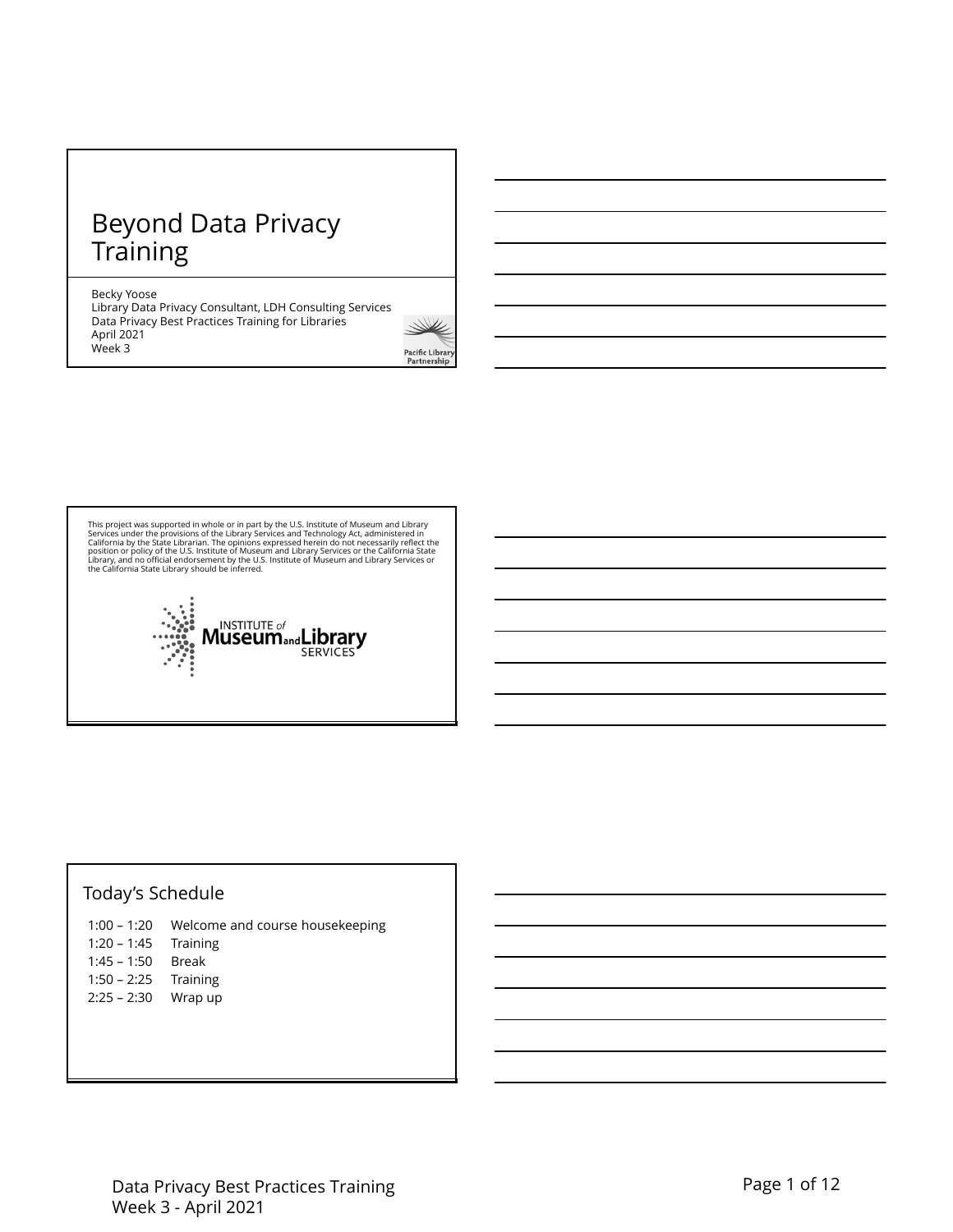### Last Week Recap



# Series Housekeeping – Guidelines

- When you disagree, challenge or criticize the idea, not the person.
- Speak from your own perspective.
- Be mindful of the time.
- One speaker at a time.
- What is said in this space, stays in this space unless you have permission.

# 0. Housekeeping – The Kitchen Sink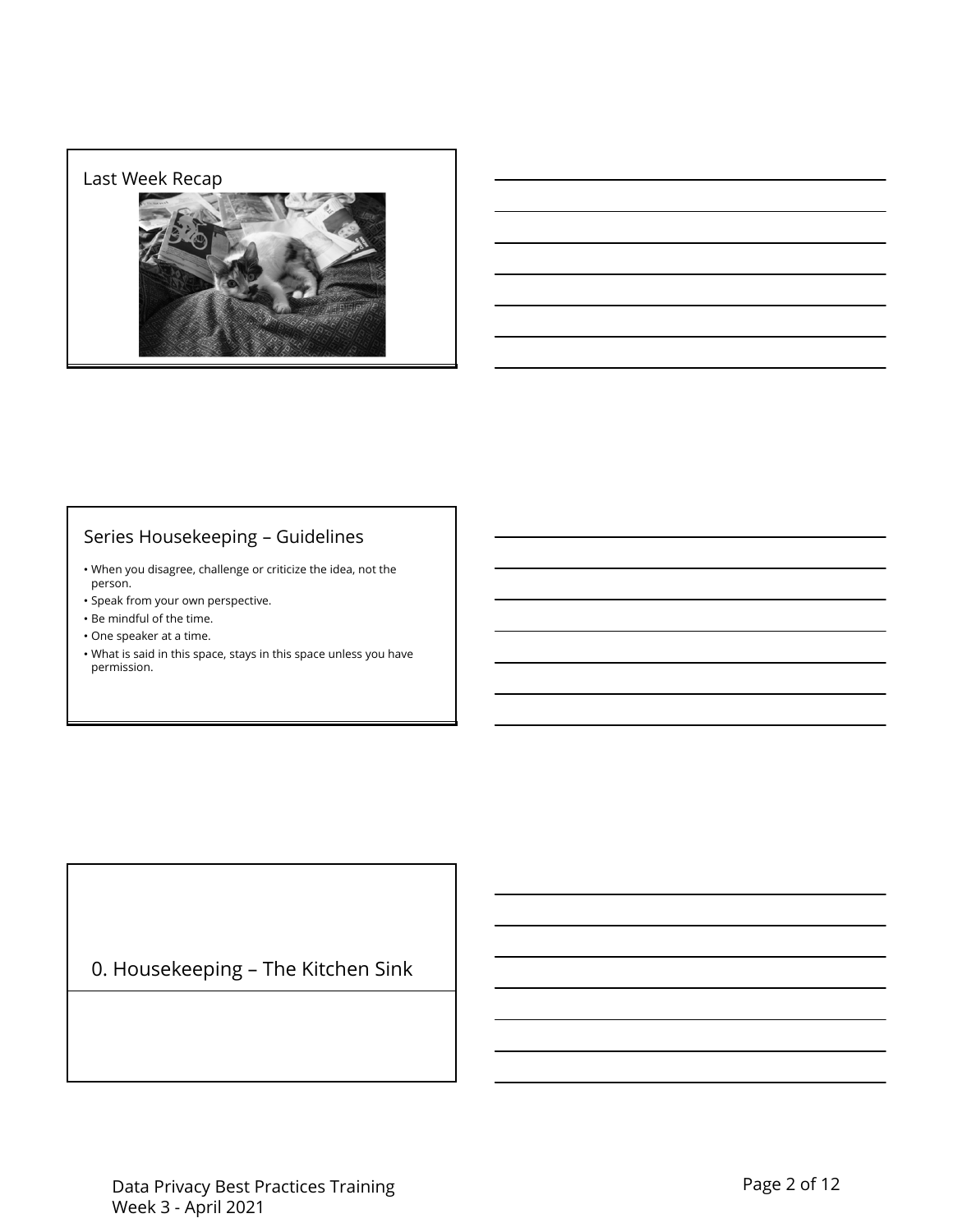# **The Sink**

- Privacy Risk Management
- Vendor Management
- Patrons and Data Privacy





# 1. Privacy Risk Management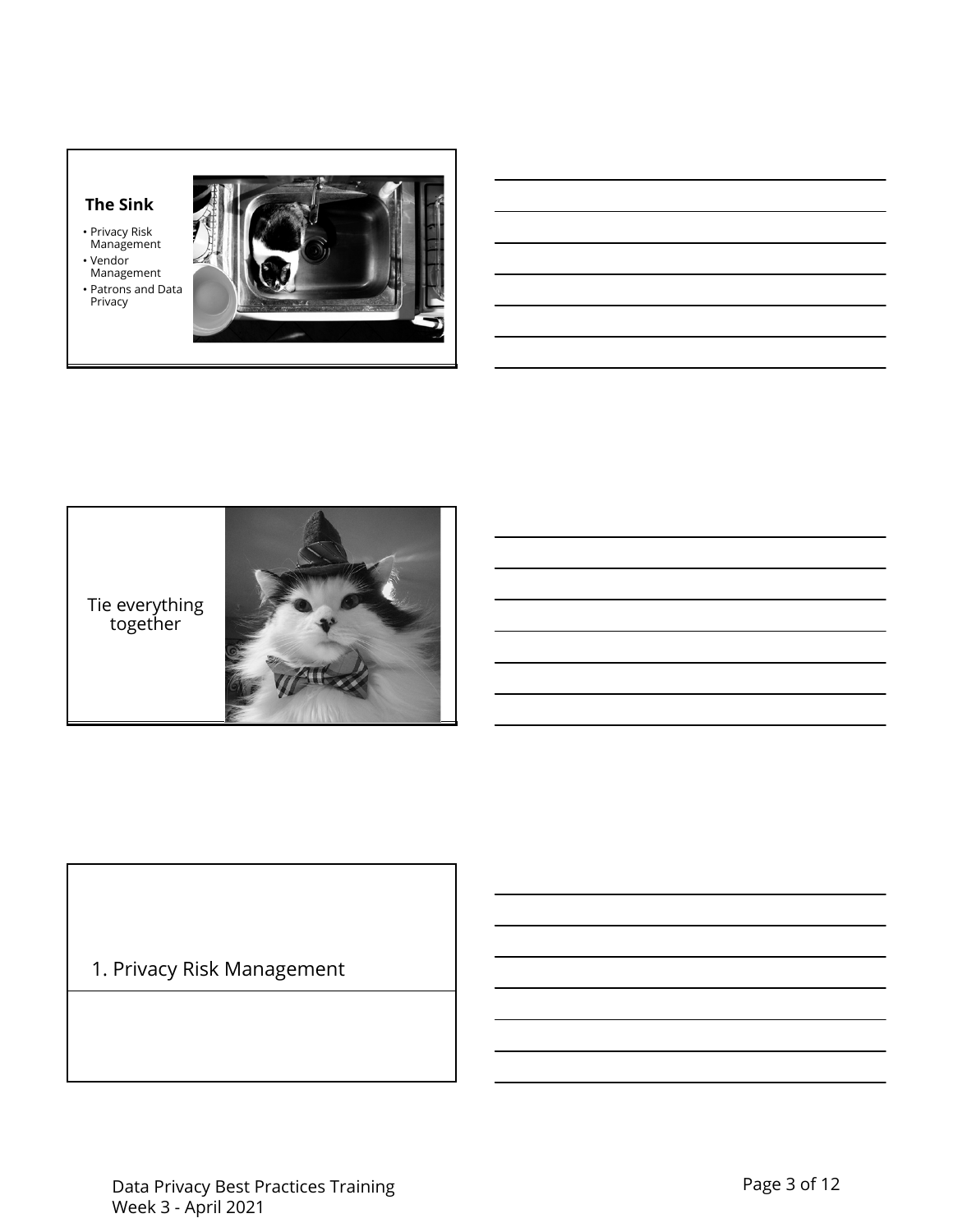### Risk = Threat x Vulnerability x Cost

### • **Threat**

• Potential scenario that can cause damage or loss to an organizational asset

- **Vulnerability**
	- Weakness in any system or structure that a threat can use to cause harm to the organization
- **Cost**

• Potential impact, be it monetary, reputational, legal, operational, etc. on organizations and people targeted by threat

(Likelihood and Severity are also factors in calculating risk)

Discussion – (Risk = Threat  $x$ Vulnerability x Cost) + Libraries

### Risk Assessments

### **What do we have?**

- Data Inventories
- Recording where data lives in the library and beyond (in the case of external departments and vendors)
- Tracking data through the data lifecycle (collection, storage, etc.) as well as how the data is used, who is using/disclosing data, and why

### **We can, but should we?**

- Privacy Impact Assessments (PIA) • Evaluates new and changing
- processes or systems for compliance to legal regulations and policies
- Assesses privacy risks presented by processes or systems
- Identifies and examines possible ways to mitigate risks in processes or systems

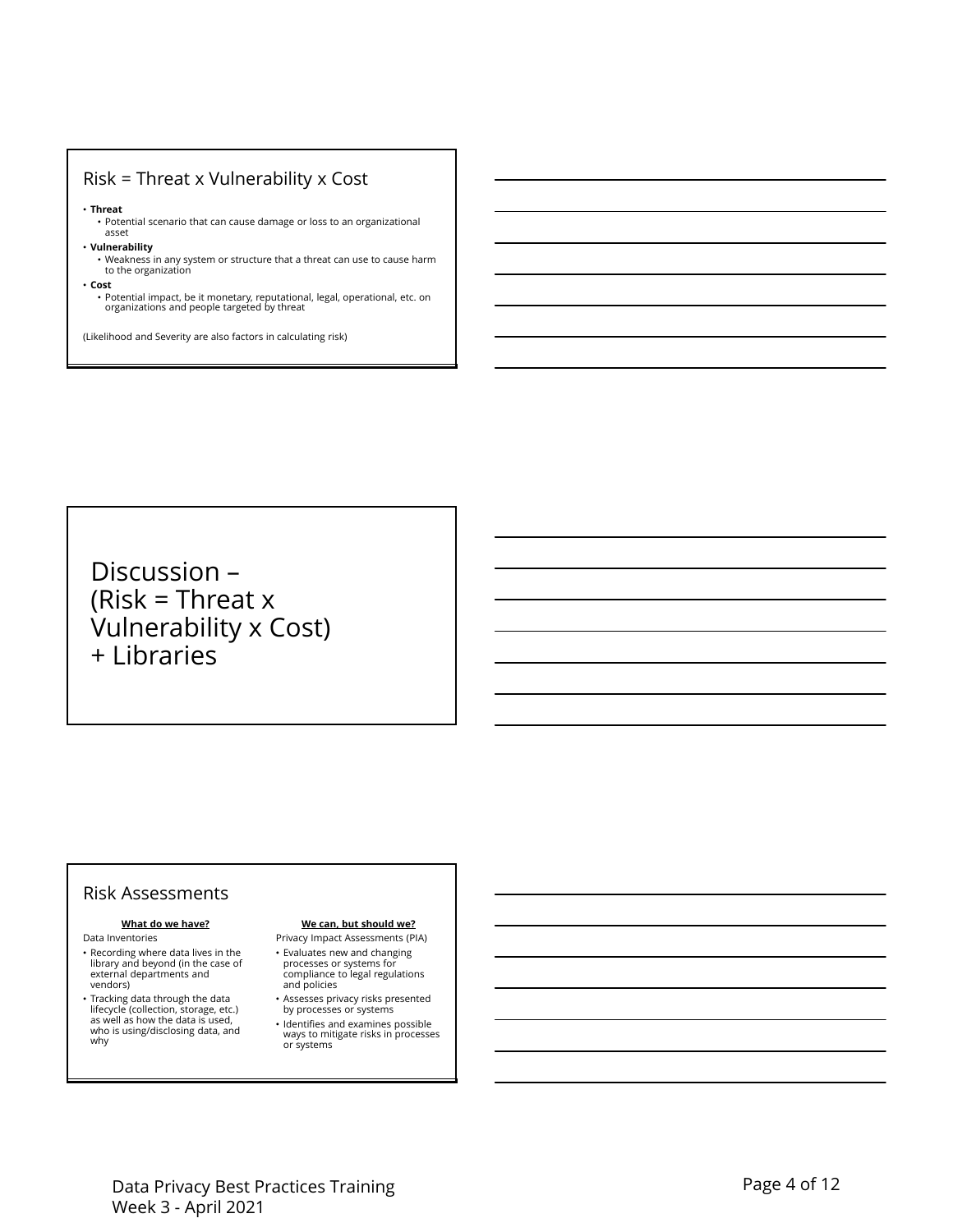# Addressing Risks - Strategies

### **Accept**

**Transfer**

- Risk to org or person is low
- Resource restrictions

# • Risk can be better managed by another entity, product, or process

**Mitigate**

**Eliminate** • Changes to product or process to avoid identified risk

• Privacy controls can be implemented in the process or product to limit risk

Poll – Accept, Transfer, Mitigate, or Eliminate?

1.5 Library Privacy Policy and Procedures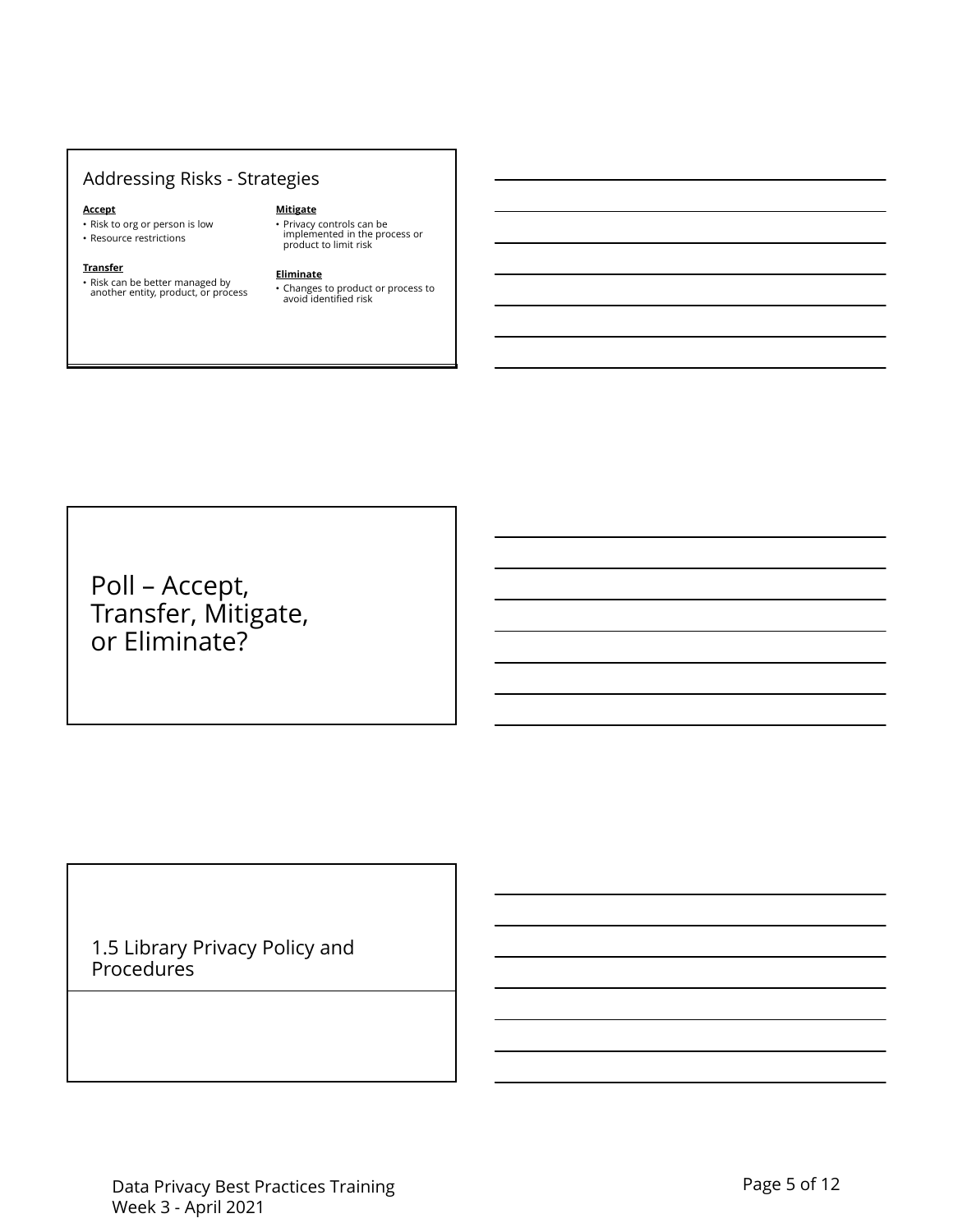### Risk Reduction – Policies and Procedures

### **Policies**

- The "what" and "why"
- A library must have a Patron Privacy & Confidentiality Policy • Policies are shaped by legal
- regulations, professional ethics/standards, and best practices • California laws
- Local laws (e.g. retention
- schedules)
- Federal laws (when applicable)
- **Procedures**
- The "how, when, where, and who" of policy implementation • Who will use the procedure and how the documentation will be
- used? • Procedure matching policy, policy matching procedure
- Guidelines as procedures

### Risk Reduction – Policies and Procedures

• Data collection, use, storage, and retention based on data classifications • High/Medium/Low Risk

- Confidential/Sensitive/Private/Public Information
- Personally Identifiable Information (PII)/Non-personal Information
- Regularly scheduled data inventories
- Identifying "trigger" events that would initiate a data inventory or PIA process • Selection of a new application, new work process, changes in procedure/policy, changes in vendor product/services

# 2. Vendors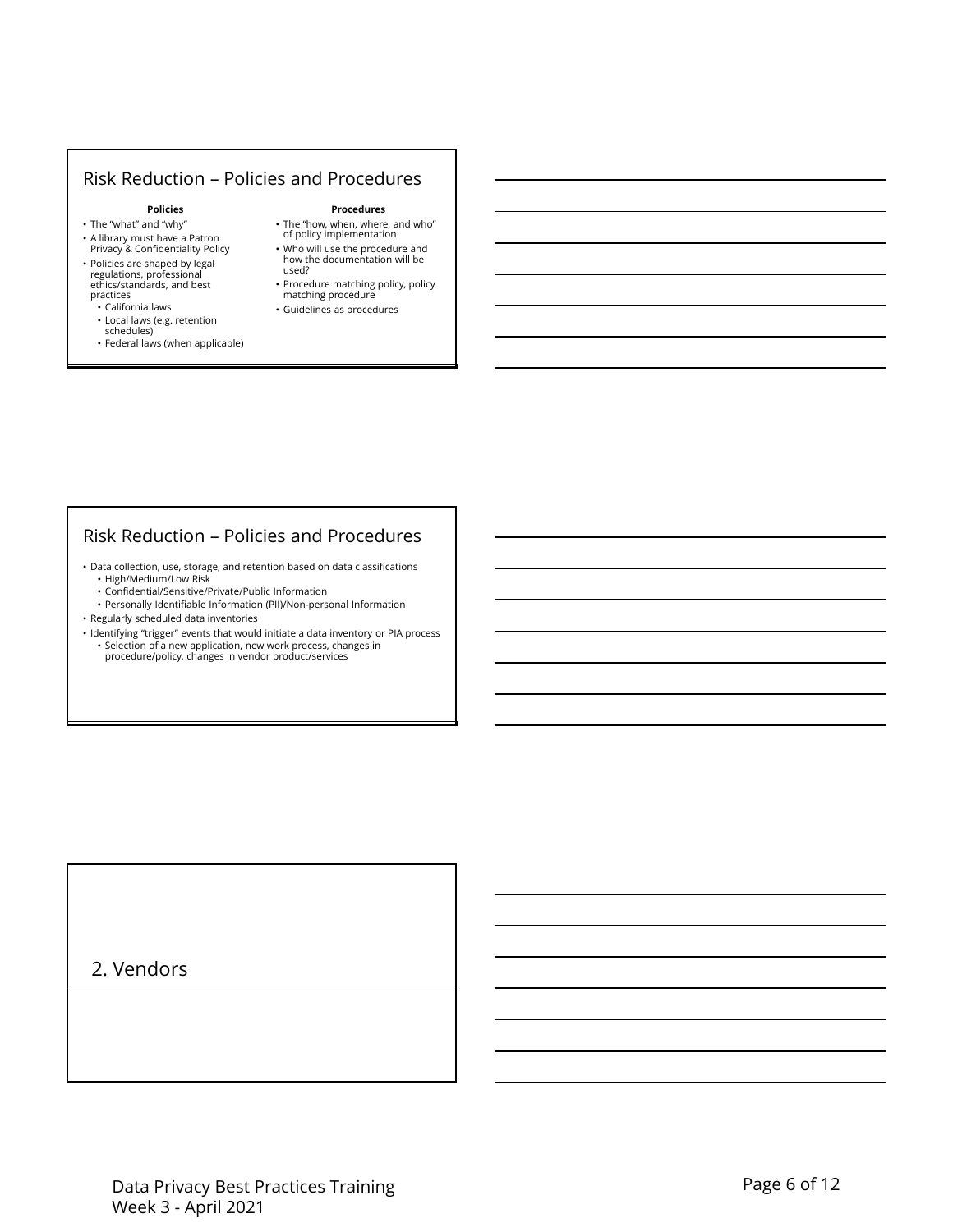

### Selection

### **RFP - Request for Proposals**

- Used to gather bids from potential vendors
- Potential uses:
	- Outline privacy requirements • Gather information about specific privacy features
	- Gather information about data practices, including collection, processing, and disclosure

## **Privacy and Security Functional Requirements - Examples**

- Ability to opt-in/opt-out of non-essential data collection and/or disclosure
- Meets/exceeds industry security standards
- Compliance to legal regulations • Privacy policy

# Contract Red Flags

- "Reasonable" and other vague
- terms • Lack of definitions for terms
- Indemnity/liability clauses
- Termination details data exit
- 
- Lack of information about responses to law enforcement or government data requests • Legal jurisdiction!
- - Lack of transparency • Data ownership
	- Data reselling or disclosure to
	- other third parties
	- Monitoring patron use (web
	- analytics)
	- Using "Aggregated", "Anonymized", "De-identified" without defining methods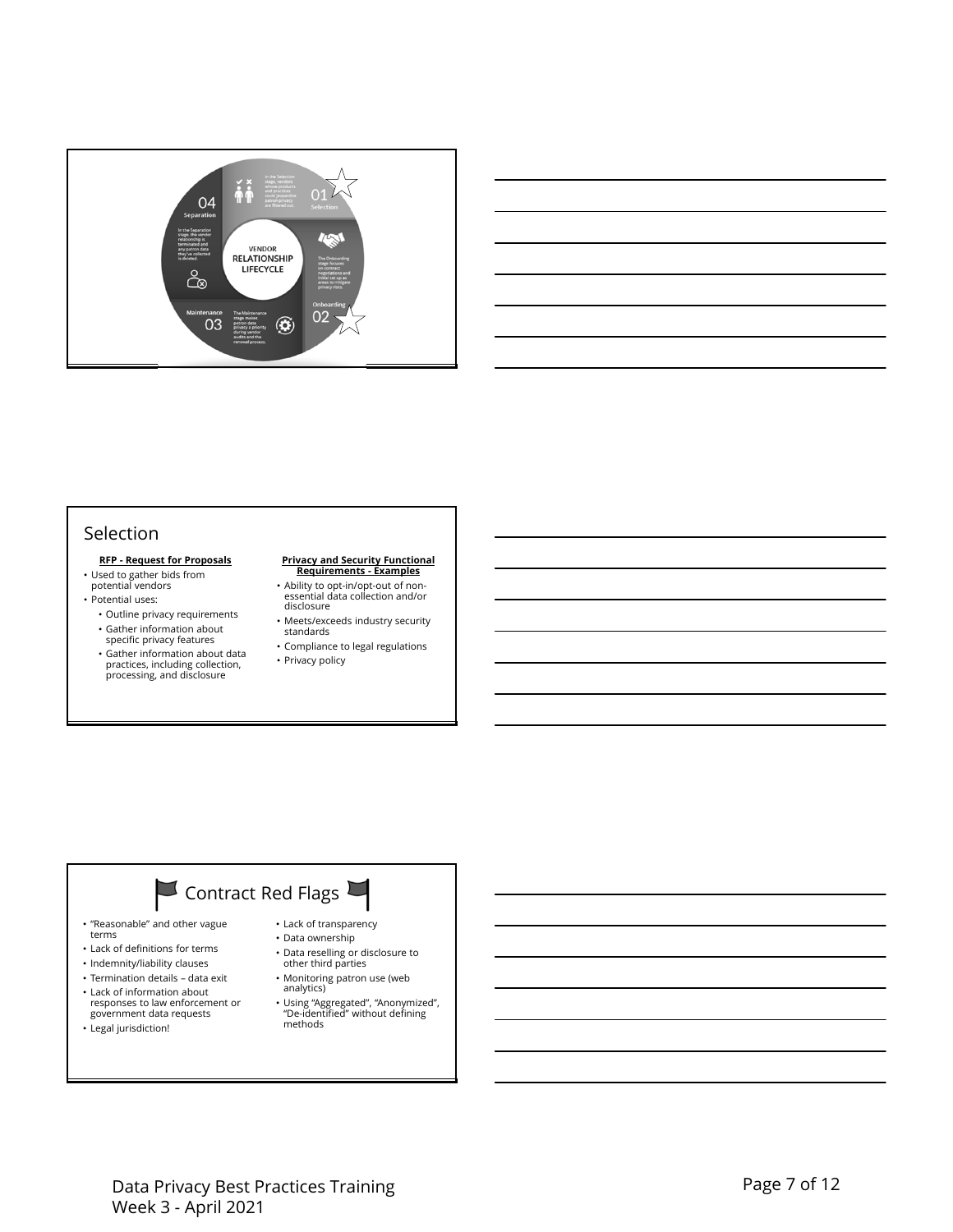## Negotiations (Or How to Be A Good Advocate for Patron Privacy)

- Contract Addendums (vetted by legal staff) Are Your Friend
- Patron data rights (under CCPA/CPRA, GDPR when applicable) and opt-in/opt-out rights
- Negotiate privacy protections around collection, use, disclosure, retention, and deletion
- **You don't have to sign contracts that put patron privacy at risk.**
	- It helps to have some backup from other libraries and organizations. • This strategy works if enough libraries advocate for privacy practices (e.g. LinkedIn Learning).
	- Is the compromise worth the risk to the patrons who will experience the greatest amount of harm if something goes wrong?

Discussion – Should I stay or should I go?

3. Patrons and Data Privacy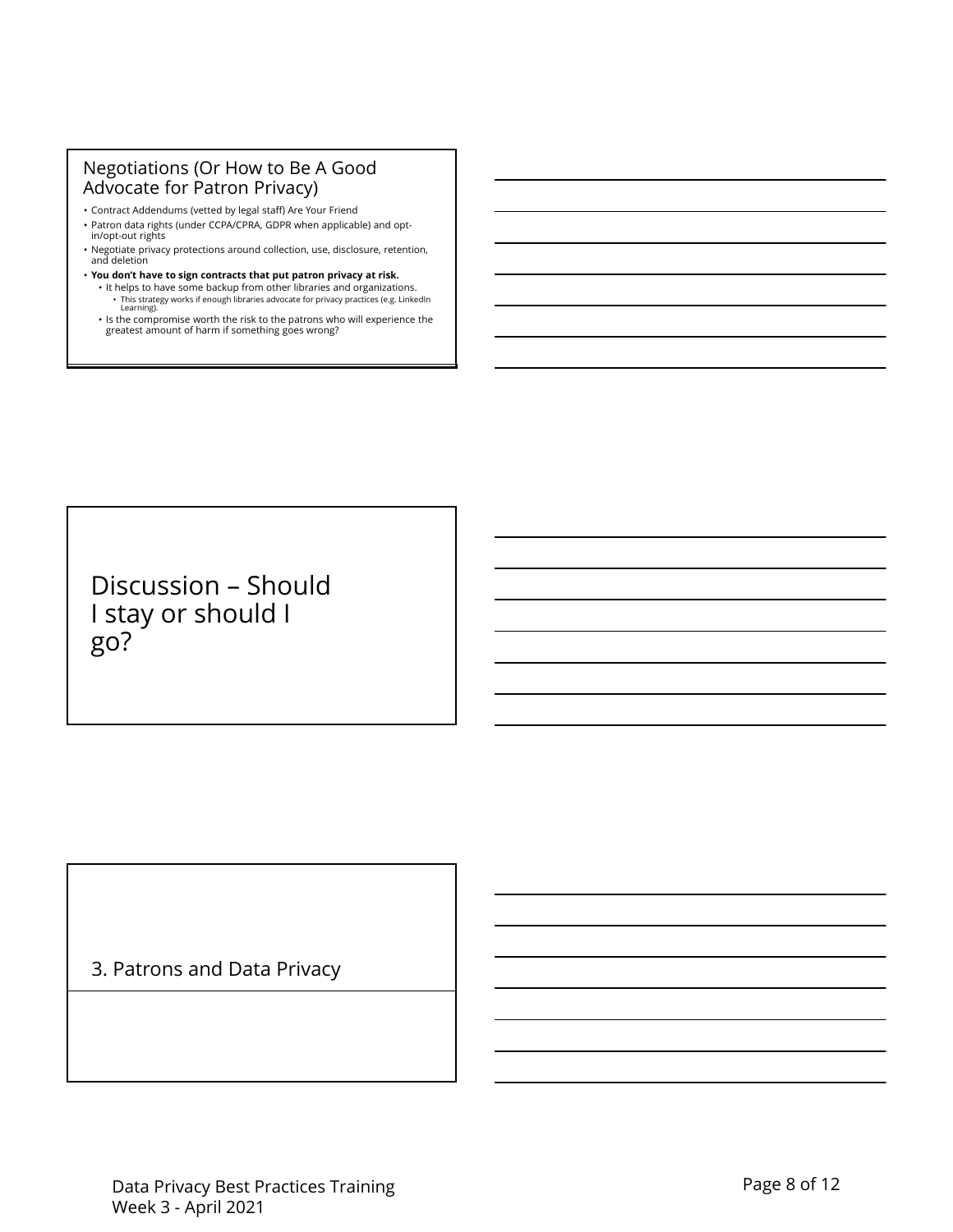### Library Use and Privacy – Data Exhaust

- Public computers & WiFi • Reservation systems
	- Logs
	- Data collection/retention in reservation process
	- Computer Images
	- Installed tools and apps • System/application logs
	- Network
		- IP addresses
		- Traffic logs
		- Accounts accessing network (if requiring sign-in for WiFi)
- Meetings rooms • Reservation systems • Data collection/retention in
- reservation process • Printers, copiers, scanners, fax machines
- Memory storage "Abandoned" printing jobs
- Surveillance
	- Security camera footage
	- Incident reports
	- Event recording (online and physical events)

### Library Use and Privacy – Data Exhaust, Sources, and Use Expectations

- Library Websites and… • Web analytics • Social media
- Vendor resources and…
	- Authentication
	- Proxy URLs
	- User accounts
	- Web analytics
	- Other data exhaust

### **Patron data sources and uses** • What data is given to the library by the patron vs data collection

- without explicit awareness • Primary vs secondary uses of data • What does the patron expect vs how the library actually uses
	- data • Example - Marketing and data analytics and external data sets containing data about patrons

# Library Vendors and Patrons

- Vendors collecting data from the library vs vendors collecting data from patrons
- Vendor communications about privacy to patrons
	- Deceptive patterns around privacy settings/information
- Library communications about vendor privacy practices to patrons
	- Privacy policy, vendor privacy policy page, website alerts, etc.

kanopy Good afternoon

Over the weekend, we became aware of an issue affecting the<br>security of our platform. We promptly resolved the issue by Monday<br>afternoon and are taking all necessary steps to maintain the security<br>of our systems going forw

The only thing as important as providing our Kanopy users with rich<br>viewing experiences is protecting the integrity and security of your<br>deta. As our community continues to grow, we will always prioritize<br>ensuring that our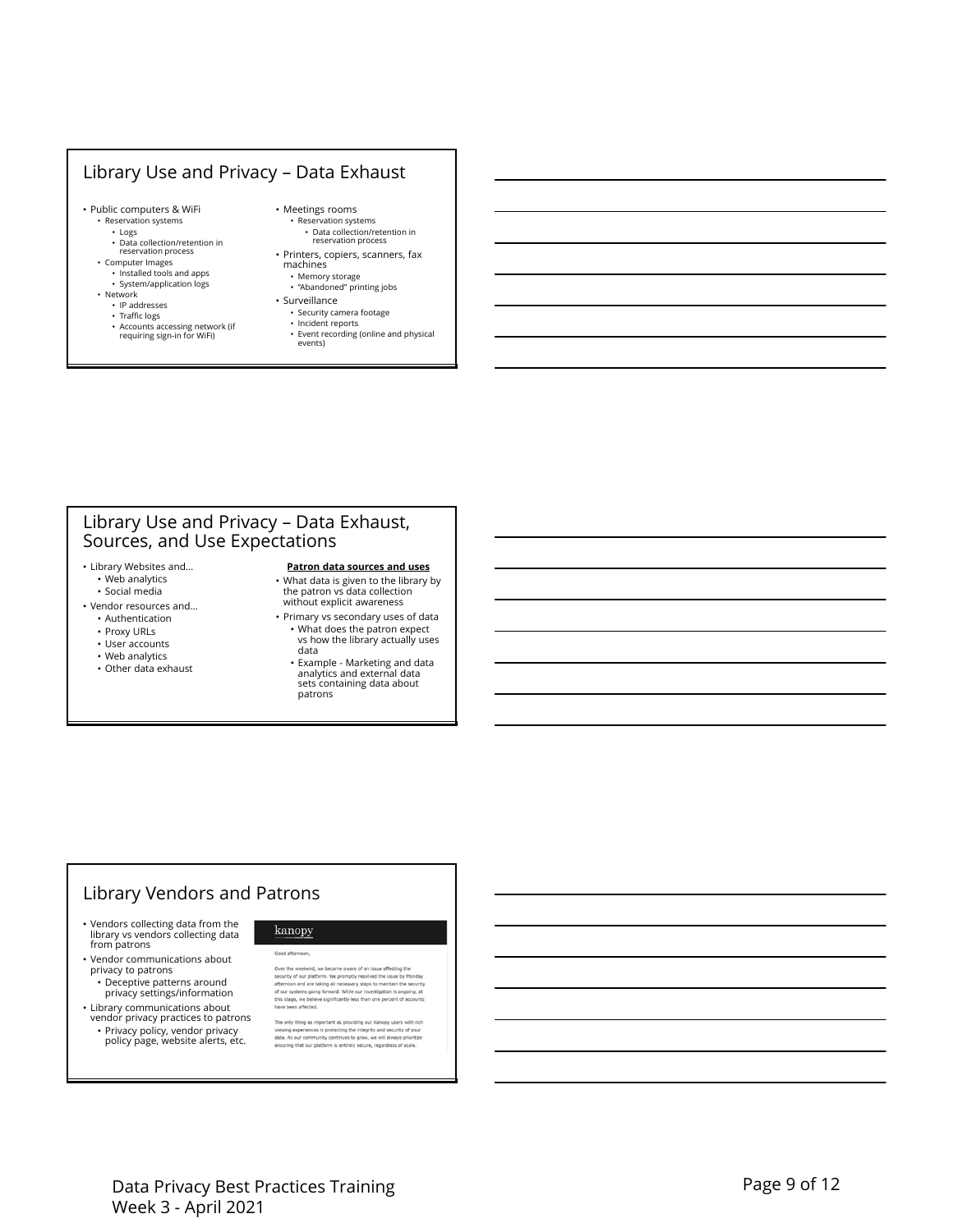## Patron Communications

- Privacy notice
	- Be accessible in both online and in physical formats
	- Explain privacy policies and patron privacy/confidentiality rights in simple, concise language to a general audience
	- Published in the major languages of the service population
- Inform the reader of any policy changes
- Press releases, blog posts, newsletter updates
- Website alerts and popups are limited in their effectiveness use judiciously
- Dialogue with community partners and organizations

# Patron Privacy Programming and Services

• Digital literacy



• Device security



# Patron Privacy as a Service (PPaaS)

### **San Jose Public Library's Virtual Privacy Lab**

- Customized privacy toolkits based on patron's needs and risks
- Individual toolkit modules about specific privacy topics: • Social media
	-
	- Security Information footprint
	- Anonymity & tracking
	-
- In-depth modules for intermediate/advanced learning

### **Cornell University Libraries' Privacy Services**

- Digital privacy literacy
	- Individual consultations
	- In-class or customized workshops
- Open drop-in workshops • Privacy risk consultations
- Digital communication with human subjects whose anonymity must be protected
- Crossing the U.S. border Personal identities with an increased risk of doxing, harassment, or surveillance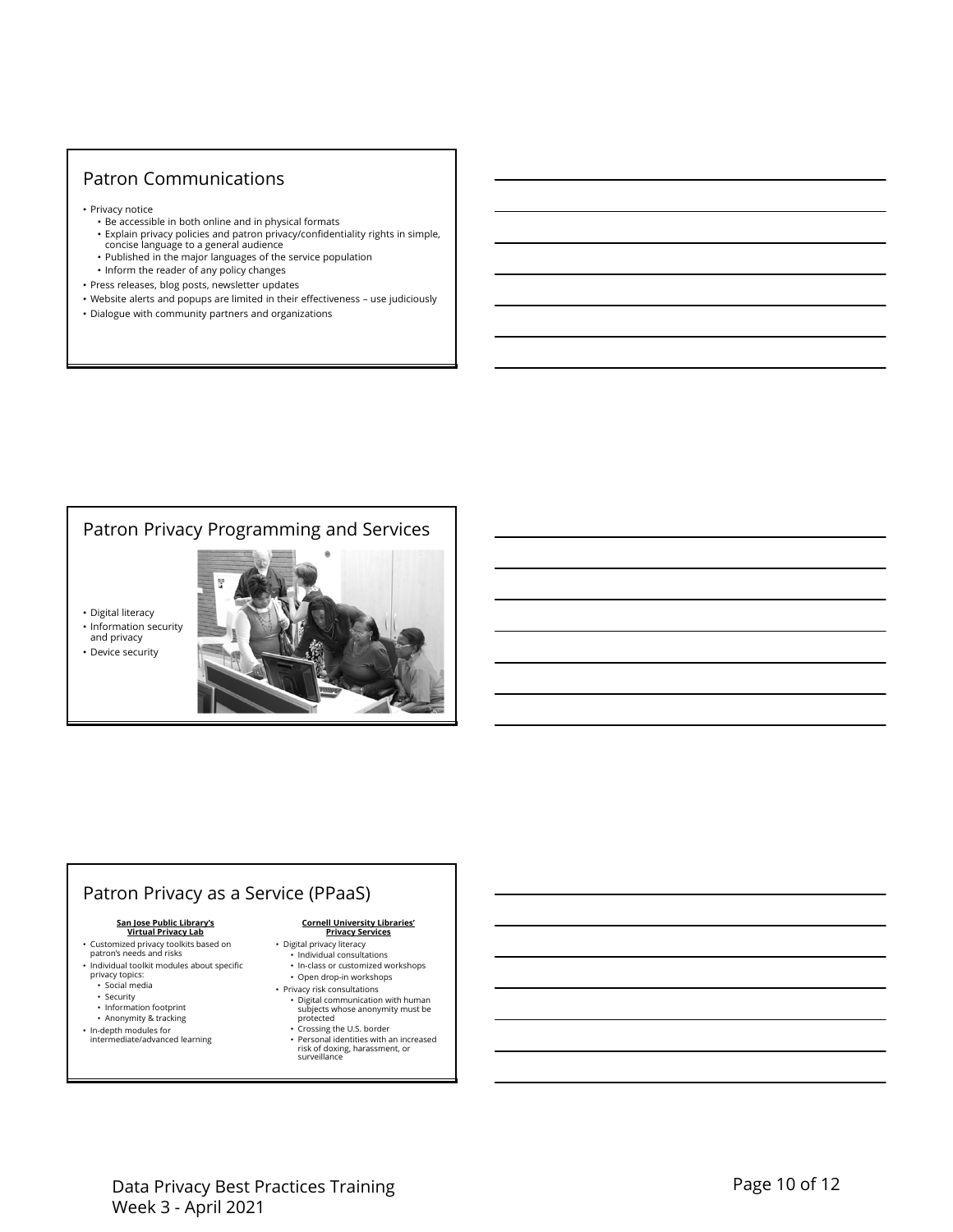# Questions and Open Discussion

Wrap Up

### Next Week

- **Week Four Building and Fostering a Culture of Privacy**
- April 28th, 1 pm 2:30 pm
- Register at https://www.plpinfo.org/event/building-and-fostering-a-culture-of-privacy-2/

### **Week Three Activities/Reading**

- Year One Toolkit, Sections 2 (pg. 14-15), 3-5
- Exercises on Basecamp